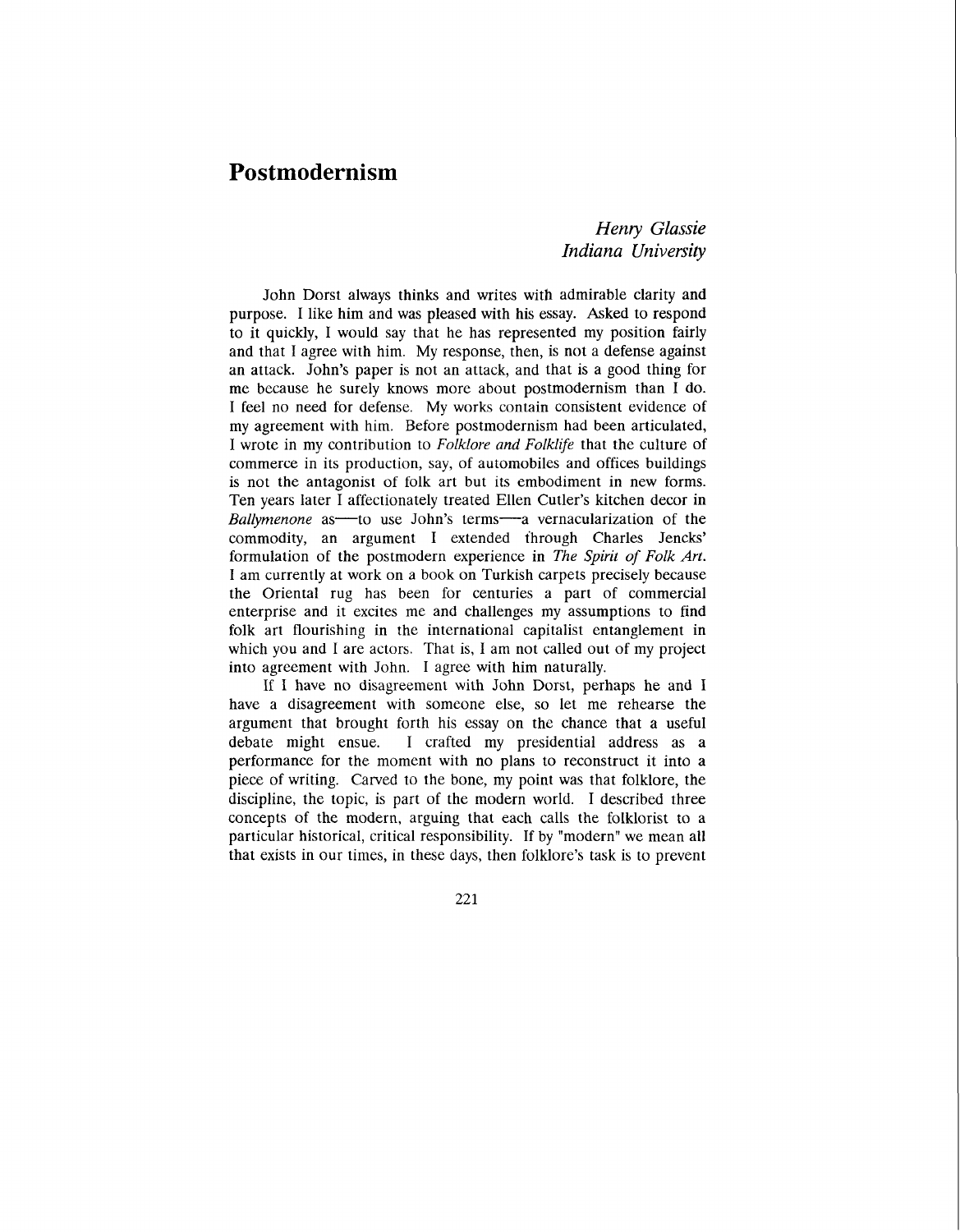us from closing our notion of reality down around our own predicament; folklore must struggle to keep the view global, reminding us, say, that more than a billion of the world's people live today in peasant communities. If by "modern" we mean a particular historical culture that has risen through enclosure, industrialization, urbanization, and secularization, then folklore's task is describing how people shape lives for themselves within these particular conditions. (At this point I believe John Dorst and I come close in one mission we set for the discipline we share.) If by "modern" we mean a particular artistic and intellectual movement called modern, a movement that shaped itself in opposition to the second concept of the modern, then folklore's task is to recognize that it is part of that movement, charged with the special task of documenting its participants unconfused by bias of culture, class, race, or gender. In the context of this call to responsibility, I said it would be wise to jettison the foppish term "postmodern" and get on with our work.

Why some people chose to applaud at that point I do not know, but I do know why I said it. Postmodernism, as I understand its virtues, amounts to a recentering within modernism. Read the manifestos of the great moderns—my examples were Kandinsky and Yeats, exact contemporaries, founders of modernism in different media, and the authors of programmatic prose—and you will find them concerned with both the universal and the particular. They would be followed by artists (consider only James Joyce) who kept that duality alive. But there were others (consider the key case of architecture) who simplified modernism into its universal dimension and against them the particular had to rebel, so we have in our own science the shift from structure to emergence, from form to performance.

Postmodernism, if it can be identified with architecture after Kahn, painting after Reinhardt, anthropology after Lévi-Strauss, is not post-modern but a backward shift within modernism. My objection to the concept comes only when the shift takes us back so far that it lands us again in end-of-the-century decadence. My objection to the term is constant because it reflects an ignorance of history convenient to false claims to originality through which intellectual progress is converted into a series of fashions that serve, like all fashions, to divide people who should be working together, to obscure through surficial detail deep patterns of continuity, to prevent, in short, cooperation and productive change.

Fashion is no friend to thought. Old ideas are not wrong because they are old-plenty of life remains in the historic-geographic method, not to mention structuralism-nor are new ideas good by virtue of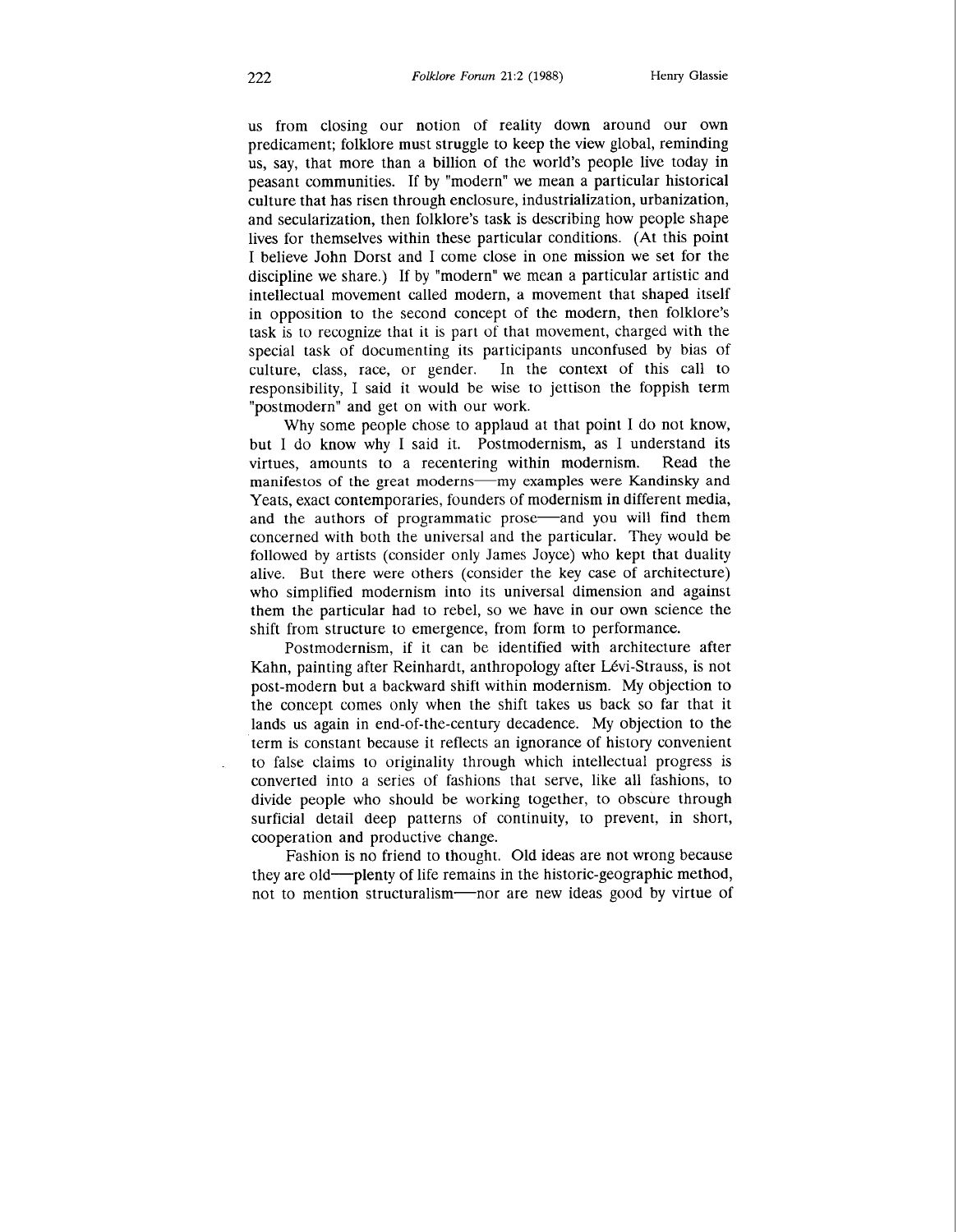newness. If performance, say, is merely a reaction to the theories that preceded it, then it too will pass, and it should, and soon. But that is not how I see it. Performance is not the negation of form but its entailment. It does not replace structuralist thinking, it enfolds it, expanding to recreate the interdependent duality of structure and emergence, enacted in art by the likes of Joyce and Kandinsky, articulated in existentialism, the modernist philosophy. (To put it a little bluntly, the concepts fashionable now in scholarship amount to belated readings into new realms of the implications of existentialism.)

If it must be new and there is nothing new in substance, then novelty will abide in style. Manufacturers sucker us with packaging. Postmodern architects thrill to ornament, postmodern writers stew in words. Words, I expect, the language of postmodernism, its tricky diction and circuitous prolixity, prompted the applause in Philadelphia. It is natural perhaps that writers struck with writing about a few great books about which everything of true moment has already been said (and which say it better themselves anyway) would become excited by a new jargon with which to earn their salaries, and natural perhaps, if sad, that anthropologists battling for the crown of Lévi-Strauss and needing to rationalize their unwillingness to go to the field would join in the verbal gyre through which criticism descends into cynicism, selfcomplaint permutes into self-fascination, political responsibilities evaporate into elitist abstractions, interest in the world is replaced by interest in the academical, and righteous action, numbed by paradox, stops. Folklorists with their honorable old habit of keeping up with anthropology can profit by listening, chastening themselves to do their work with finer awareness, but we need not follow into the slough of despond. Where they are going is where we are. Believe me, despond. Where they are going is where we are. ethnography is not beyond doing.

Now, I would prefer other words, words that did not threaten to divide us from the world and locate us in a new historical realm with mere words as our commodities, but I accept what John Dorst has to say. It was against postmodernism as fashion that I inveighed briefly, and with him I believe folklore has the tools, if not the will, to study and illuminate that part of our existence that can be characterized as "advanced consumer capitalism," for there as everywhere folklore, being essential to humanity, abounds.

In Philadelphia, after I called for an elimination of the term because it obscured history and reduced progress to fashion, I asked, "How can you have postmodern if you have not had modern?" I was thinking of our snobbishness. **As** soon as people struggle to achieve the modern, we change the rules and say, "Fine, but now we are